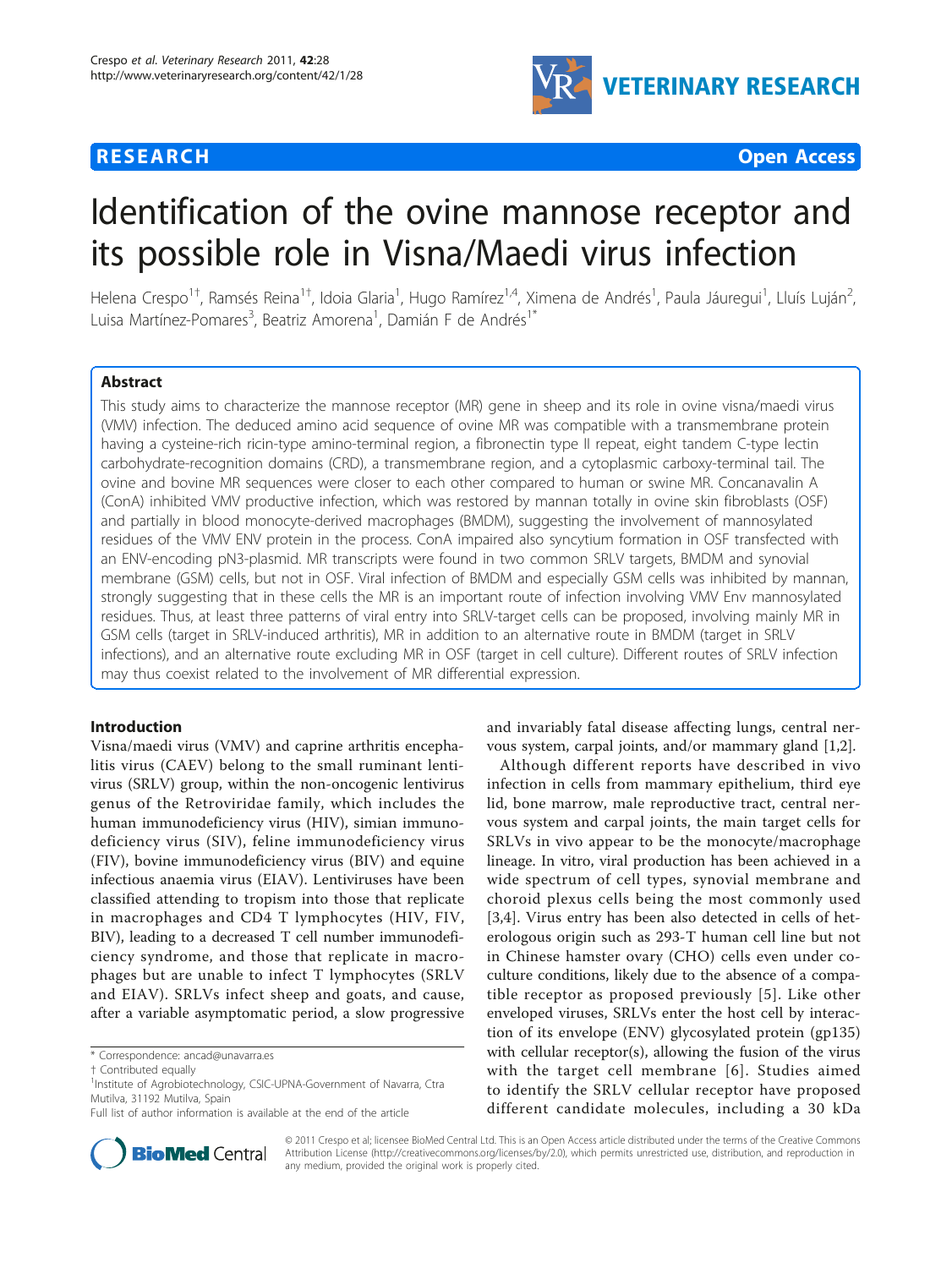membrane-associated proteoglycan substituted with a chondroitin sulphate glycosaminoglycan chain(s) [[7\]](#page-8-0); MHC class II molecules, which incubated with VMV inhibit viral infection, even though infection is not inhibited by class II-specific antibodies [[8\]](#page-9-0); CD4 and CXCR4 molecules, which have been proposed as optional auxiliary components of a VMV receptor (or receptor complex) that facilitate VMV-mediated membrane fusion events [[9\]](#page-9-0); and a complex formed by three membrane proteins of 15, 30 and 50 kDa identified as a Visna binding protein [[10\]](#page-9-0). Nevertheless, none of these molecules has been established as the main essential receptor, an issue which has stimulated research on alternative candidates.

HIV infection of CD4 T cells has been impaired by C-type lectins (such as Concanavalin A, ConA), whose binding to carbohydrate molecules prevents cell fusion and viral entry in culture due to the blockade of ENV [[11](#page-9-0)]. Other lectins anchored to the cell membrane (C-type), such as the mannose receptor (MR) family [[12](#page-9-0)], have an affinity for the glycosylated moieties present in the surface of many pathogens. The MR is present in cells such as monocyte/macrophages, endothelial cells, perivascular microglia, kidney mesangial cells [[13](#page-9-0),[14\]](#page-9-0), tracheal smooth muscle cells [[15\]](#page-9-0), Langerhans cells [[16](#page-9-0)] and retinal pigment epithelium [[17\]](#page-9-0).

As described in humans, mice, swine and cattle, [[18](#page-9-0)-[20\]](#page-9-0), MR is a 180-kDa transmembrane protein with five regions: a cysteine rich ricin-type amino-terminal region, a fibronectin type II repeat, eight tandem C-type lectin carbohydrate-recognition domains (CRD), a transmembrane region, and a cytoplasmic carboxy-terminal tail. The CRD domains, and more specifically CRD4 and CRD5 are essential to recognize mannose, fucose and N-acetyl glucosamine residues. MR recognizes the surface of pathogens and is involved in phagocytosis [[14](#page-9-0)] and endocytosis, mediating antigen processing and presentation, cell migration, intracellular signalling, and pro-inflammatory and anti-inflammatory cytokine production [[21\]](#page-9-0). This receptor is able to bind bacteria, yeast, parasites, and viruses, and links innate to acquired immunity [[22\]](#page-9-0). Blocking the macrophage MR with ligands such as mannan or D-mannose leads to a decreased HIV entry [[23](#page-9-0)]. This study determines the role of mannose-specific lectins on VMV infection and syncytium formation and identifies the ovine MR and its role as an alternative SRLV receptor.

## Materials and methods

## Viruses and cells

Primary cultures of ovine skin fibroblasts (OSF), ovine choroid plexus (OCP) cells, goat synovial membrane (GSM) cells, and goat choroid plexus (GCP) cells, were obtained from SRLV-seronegative animals (tested by ELITEST, Hyphen Biomed; Neuville-Sur-Oise, France) and grown in DMEM medium supplemented with 10% foetal bovine serum and 1% antibiotics/antimycotics mix (Invitrogen, Barcelona, Spain). Chinese hamster ovary (CHO) cells, known to be non-permissive to SRLV infection [[5\]](#page-8-0), were grown in F-Ham 12 medium supplemented with 10% foetal bovine serum (Invitrogen). CHO cells permanently transfected with murine MR (kindly provided by Dr Luisa Martinez-Pomares, University of Nottingham, UK) [\[24\]](#page-9-0) were maintained in F-Ham 12 medium with geneticin (0.5 mg/mL) and also used in infection assays. Blood monocyte-derived macrophages (BMDM) from SRLV-free sheep were obtained by culturing peripheral blood mononuclear cells (PBMC) for 9-days in RPMI 1640 containing GlutaMAX™ I and 25 mM HEPES (Invitrogen) supplemented with 10% foetal lamb serum (Invitrogen), 10 mM sodium pyruvate (Invitrogen), 1% non-essential amino acids (Sigma, Steinheim, Germany), 1% vitamins (Sigma), 50 μM 2-mercaptoetanol (Sigma), and granulocyte macrophage colony-stimulating factor (GM-CSF; kindly provided by Dr Gary Entrican, Moredun Institute, UK) at a concentration of 10 ng/mL.

The EV1 strain [[25\]](#page-9-0) was used for in vitro VMV infection assays of BMDM, OSF and GSM cells. Strains EV1, 496 [[26\]](#page-9-0) and the infectious clone Kv1772 [\[27\]](#page-9-0) were used for in vitro infection of CHO and CHO-MR cells. All the infections were performed using  $0.1$  TCID<sub>50</sub>/cell.

## Amplification, cloning and sequencing of the ovine mannose receptor

RNA was extracted from bronchoalveolar lavage cells of a sheep with SRLV-induced interstitial pneumonia (146/ 07), using TRIzol reagent (Invitrogen). The DNAse I treated RNA was retrotranscribed to cDNA with Super-Script II (Invitrogen), using oligo-dT as primers and following the manufacturer's instructions. The cDNA obtained was employed to perform overlapping polymerase chain reactions (PCRs). Primers were designed on the highest homology regions among GenBank MR sequences from human, swine and cattle origins. The primer sequences and the amplicon lengths are shown in Table [1.](#page-2-0) PCR was done using 600 nM final primer concentration and an annealing temperature of 52°C. For retrotranscription and RNA quality control, another PCR was carried out using specific primers for the amplification of a 106 nt fragment of the constitutively expressed  $\beta$ -actin gene [[28\]](#page-9-0). Following agarose gel electrophoresis of PCR products, DNA was purified using Gel/PCR extraction kit (ATP Biotech, Banciao, Taiwan) and cloned into p-GEM-T Easy Vector System (Promega Biotech Iberica, Madrid, Spain). The cloned product was employed to transform electrocompetent Escherichia coli XL1-Blue. Transformed bacteria were grown in LB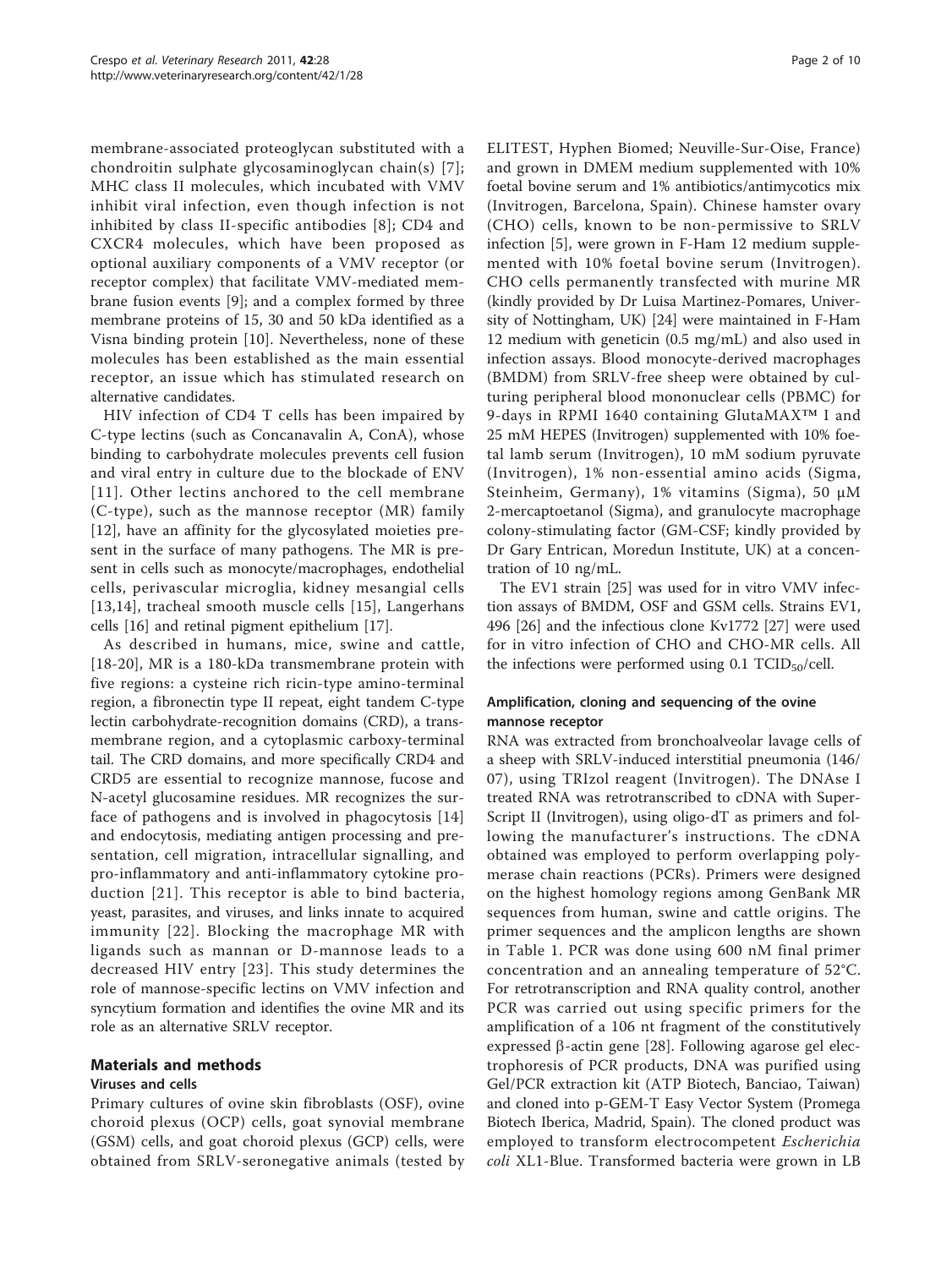<span id="page-2-0"></span>

| Table 1 Oligonucleotide sequences used in the PCRs |
|----------------------------------------------------|
| performed in this study and amplicon length        |

| <b>PCR</b>                  | Oligonucleotides 5'- 3'                                                                                                        | Amplicon<br>length |
|-----------------------------|--------------------------------------------------------------------------------------------------------------------------------|--------------------|
| MR0                         | <b>MROFw</b><br>CCATGAGGCTACCCCTGCTCCTGGTT<br>MR1R <sub>V</sub><br><b>GCGTACCACTTGTTTTCAAACTTG</b>                             | 560 nt             |
| MR1                         | MR1Fw<br>CCGAATCTCAGATTATGAGTGTTGC<br>MR <sub>2Rv</sub><br>CTTGCAGATGTAGCCAAGAGGCC                                             | 1253 nt            |
| MR <sub>2</sub>             | MR6Fw<br>GGCAAAGATGGATACTGGGCAG<br>CDR5R <sub>v</sub><br>CATTTGCAAAATTGGGTTCACC                                                | 1279 nt            |
| MR3                         | CDR4Fw<br><b>GGCGAACCTAATAATTATCAG</b><br>MR7R <sub>v</sub><br><b>GTGCATCCAGGCAAAAGCATTAC</b>                                  | 1210 nt            |
| MR4                         | MR10Fw<br>ACAGGTGATCCCTCTGGTGAAAGA<br>MR10Rv<br><b>CTAGATGRCCRCATGTTCRTTCTG</b>                                                | 408 nt             |
| qMR<br>(CDR4-CDR5)          | MR Fw<br>TGGCAAATCCAGTTGTTAAGATGTT<br>MR Rv<br>AGAATGTTGAATACTGTGGCGAGTT                                                       | 91 nt              |
| $\beta$ -actin<br>(control) | Actin 663 Fw<br>CTCACGGAGCGTGGCTACA<br>Actin 769 Rv<br><b>GCCATCTCCTGCTCGAAGTC</b>                                             | $106$ nt           |
| qPCR (p17<br>EV1)           | MVV0262Fw<br>CTCCTTGCAGGCCACAATG<br>MVV0333Rv<br>GCTGCTTGCACTGTCTCGG<br>MVV0284P<br>6-FAM-TGCCTTATGTGTAGTCAGC-<br><b>TAMRA</b> | $71$ nt            |

Amp (100 μg/mL) in the presence of X-Gal (50 mg/mL) and IPTG (50 mg/mL). The plasmid DNA was extracted using the Plasmid Miniprep Kit (ATP Biotech). Once the presence of the inserts in the plasmid was confirmed by digestion with EcoRI and the plasmidic DNA from three clones sequenced (Secugen, Madrid, Spain), sequences were analyzed and assembled using the computer software BioEdit, Chromas and MegaAlign. The deduced amino acid sequence and the predicted protein pattern were obtained with the ExPASy Proteomics Tool [\[29](#page-9-0)].

## Inhibition of viral infection in ConA treated cultures

To evaluate the effects of ConA on viral infection and production, virus (strain EV1) was first preincubated for 60 min at 37°C either with ConA (50 μg/mL), ConA and mannan (1 mg/mL), mannan or medium alone before addition to the cell preparations. OSF and BMDM in DMEM supplemented with 2% FBS or macrophage medium, respectively, were incubated in duplicated 24-well microplates for 1 h with the treated or untreated virus inoculum. Wells were washed with PBS to remove residual inoculum and medium containing lectin (ConA) and/or inhibitor (mannose-rich mannan) was added to a final volume of 1 mL per well. Cells from one plate were collected 16 h post infection (pi) and DNA extracted in order to quantify proviral load. Supernatants from the second plate were collected at day 7 pi, when cytopathic effect (syncytia) was evident in untreated cell cultures (control). Experiments were done in triplicate and repeated three times.

#### Luciferase assay

A luciferase assay was performed to ensure that Concanavalin A did not affect viral basal transcription and, as a consequence, viral production. Briefly,  $10^5$  cells/ well in 24-well microplates were transfected at a ratio of 1:8 (μg DNA: μL Lipofectamine) using the following plasmids: pGL4.10 [luc2] (Promega) as negative control; pGL4.13 [luc2/SV40] (Promega), which contains the SV40 promoter as positive control, and pGL4/U3- KV1772 containing the LTR U3 region. Cells were cotransfected with plasmid pRL-SV40 carrying the SV40 promoter and the Renilla reniformes luciferase gene as an endogenous control of transfection and after 4 h cells were treated with ConA, ConA and virus (EV1), or medium alone. Following 24 h, cells were lysed with Cell Culture Lysis Reagent  $5 \times$  (Promega) and luminescence measured using the Dual-Glo™ Luciferase Assay System (Promega). Luminescence units were normalized to the total protein present in each sample, which was quantified by the Bradford assay (BioRad, Madrid, Spain). Firefly luciferase activity was normalized to renilla luciferase activity. Results were expressed as luciferase units/ng of the total protein of each sample. Each experiment was done in triplicate and was repeated three times.

## Inhibition of syncitium formation by Concanavalin A in env-transfected cultures

To test whether glycosylated ENV mediates cell fusion allowing syncytium formation in the absence of virus, ovine skin fibroblasts (OSF) were transfected with pN3 env plasmid (pN3 with VMV env gene encoding the precursor protein gp150 [[30\]](#page-9-0)), using Lipofectamine (Invitrogen) at a ratio of 1:6 (DNA: Lipofectamine 2 mg/mL) and following manufacturer's instructions. ENV-containing transformants were selected in the presence of geneticin (0.5 mg/mL of medium). Empty plasmid (pN3) was used as negative control. To determine the possible ConAmediated inhibitory effect, ConA (50 μg/mL) was added 5, 24 and 48 h following transfection. Syncytium formation was evaluated by optical microscopy up to 72 h pi, after Giemsa staining. Experiments were repeated twice.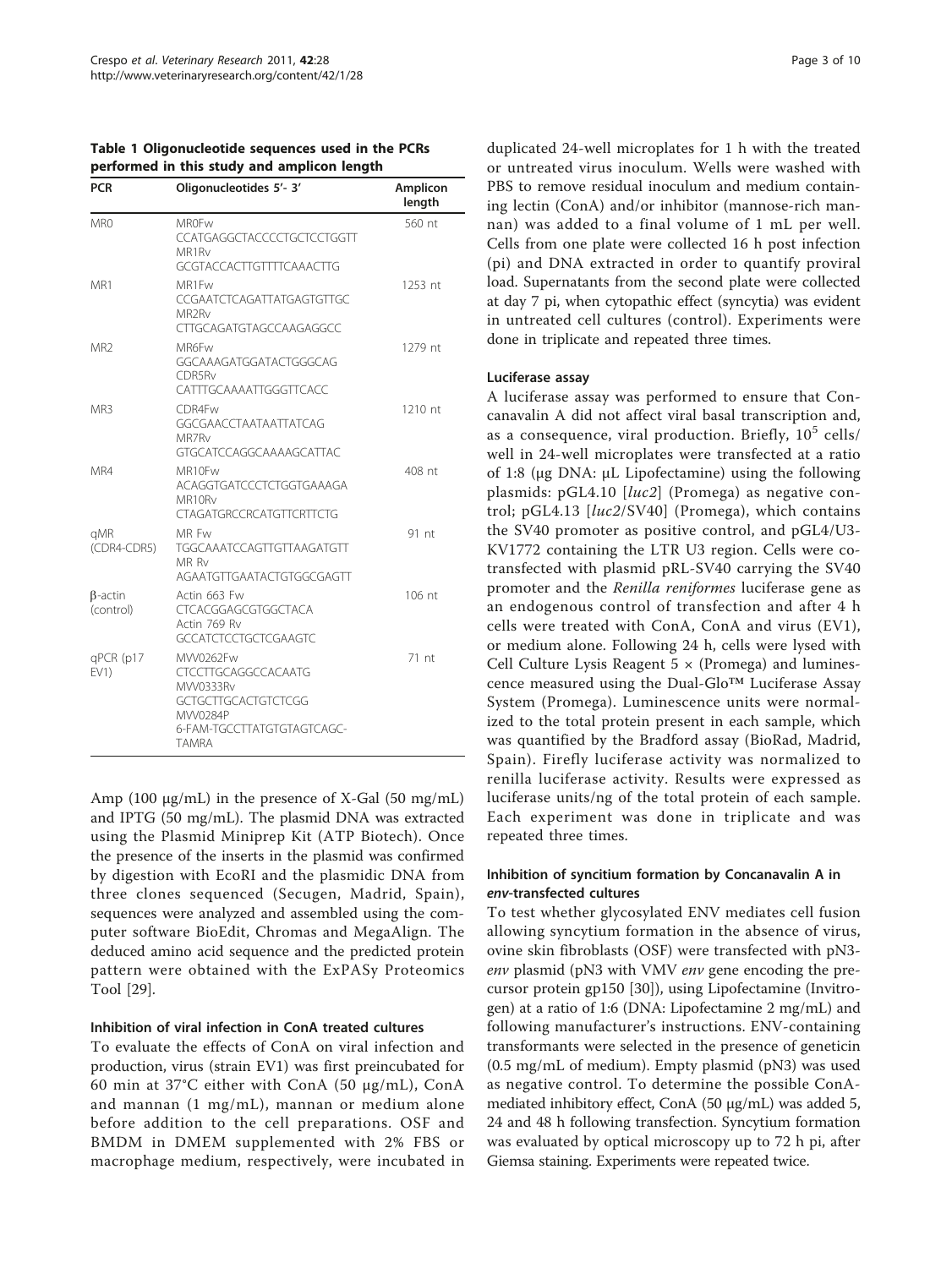#### Blocking of MR by mannan

Different concentrations of mannan (4, 2, 1, 0.5, 0.25 and 0.125 mg/mL) were administered to cultured OSF (negative control), GSM cells and blood monocytederived macrophages (BMDM,  $10<sup>5</sup>$  cells/well in two 24well microplates). Following incubation (30 min at 37°C), the virus (Ev1) was added (0.1  $TCID_{50}/cell$ ) and cells were cultured for 16 h. After washing in PBS, one plate was used for DNA extraction and provirus quantification (q-PCR). For RT activity determinations, the second plate was further incubated until day 7, when syncytia appeared in untreated cells. These blocking experiments were repeated three times.

#### Real time PCRs

A real time PCR technique (q-PCR) was used to determine proviral DNA for quantifying viral entry-integration upon ConA and mannan treatments 16 h pi. Briefly, OSF, GSM cells and BMDM  $(10^5 \text{ cells/well})$ from the ConA and/or mannan experiments (see below) were washed and fresh medium was added. Cells were harvested and DNA extracted with Qiamp DNA Blood Mini Kit (Qiagen, Hilden, Germany), according to the manufacturer's protocol. GAG (p17) segments were quantified by q-PCR as described previously [\[28\]](#page-9-0) using ovine DNA from VMV infected cultures and oligonucleotides reported in Table [1.](#page-2-0) Results were expressed as provirus copy number/ng DNA. Tests were carried out in duplicate and repeated three times.

Expression of MR was quantified using  $\beta$ -actin as a housekeeping gene by substracting the corresponding ΔCt value from that obtained in MR using cDNA from BMDM, GSM, OSF, CHO or CHO-MR cultured cells. Specific primers for amplification of the ovine  $\beta$ -actin and the CDR4-CDR5 region of ovine MR are shown in Table [1.](#page-2-0)

#### Reverse Transcriptase (RT) activity assay

RT activity was measured in cell culture supernatants according to the manufacturer's instructions (HS-Lenti RT Activity kit, Cavidi, Uppsala, Sweden) as an indicator of productive infection. The signal intensity thus obtained was used to produce a standard curve in order to quantify the virus, using as reference standard serial dilutions of the same viral strain titrated by the classical Reed-Muench method [[31\]](#page-9-0). Experiments were done in duplicate and repeated at least twice.

#### Western blot and ICC

OSF, CHO, CHO-MR and GSM cell lysates (40 μg) were used in Western blot. A rabbit anti-human MR polyclonal undiluted serum (cat. No. ab64693 Abcam, Cambridge, UK) and two mouse anti-human MR monoclonal antibody reagents (clones 8 and 15. Personal communication, Luisa Martinez-Pomares, University of Nottingham, UK) were used as primary antibodies at a dilution of 1/100. Anti-rabbit or anti-mouse (Thermo Scientific, Erembodegem, Belgium) peroxidase-labelled secondary antibodies were employed accordingly at a dilution of 1/2000. The reaction was developed using Supersignal West Pico Chemiluminiscent substrate (Thermo Scientific). The same cells were also used following standard ICC protocols. Briefly, cells were washed in PBS and fixed in methanol:acetone (1:1) for 5 min. In the case of BMDM, an additional peroxidase blocking step was carried out using 5%  $H_2O_2$  in methanol for 5 min. Following washing, cells were blocked for 1 h using 2.5% casein and 5% lamb serum. Primary antibody was added undiluted (in the case of monoclonal antibodies) or diluted in PBS containing 1.25% casein. After washing, anti-rabbit or anti-mouse peroxidaselabelled secondary antibodies were added at a 1/2000 dilution. The reaction was developed with diaminobenzidine (DAB).

#### Statistical analysis

The normal distribution of the data was confirmed by Shapiro-Wilks and Kolmogorov-Smirnov tests. The absorbance values between different treatments were compared by Student's t-test for related samples. Data obtained from real time PCR were analysed by Wilcoxon non-parametric test for related samples.

#### GenBank accession number

The assembled complete ovine MR sequence was submitted to GenBank and given accession number [HM099914.](http://www.ncbi.nih.gov/entrez/query.fcgi?db=Nucleotide&cmd=search&term=HM099914)

## Results

## Characterization of the ovine mannose receptor (MR) encoding sequence and comparison with other MRs

Taking into account the relevance of interaction of glycosylated ENV with the soluble C-type lectin ConA on VMV infection and cell fusion, we attempted the identification of the gene encoding a cell surface-anchored C-type lectin, the ovine MR, to determine subsequently its possible role in VMV infection. Nucleotide sequence analysis revealed that the complete ovine MR had a similarity of 86 and 89% with the complete human and porcine MR, respectively. Bos taurus MR concatenated sequence from GenBank, which included the aminoterminal cysteine-rich domain, the fibronectin type-II domain and seven of the eight known MR CDRs, revealed the highest overall similarity (91%) with the ovine counterpart. When comparing the similarity between MR domains considered individually, CDR1, CDR2, CDR4 and CRD5 were the most highly conserved regions of MR across species (human, swine and ovine;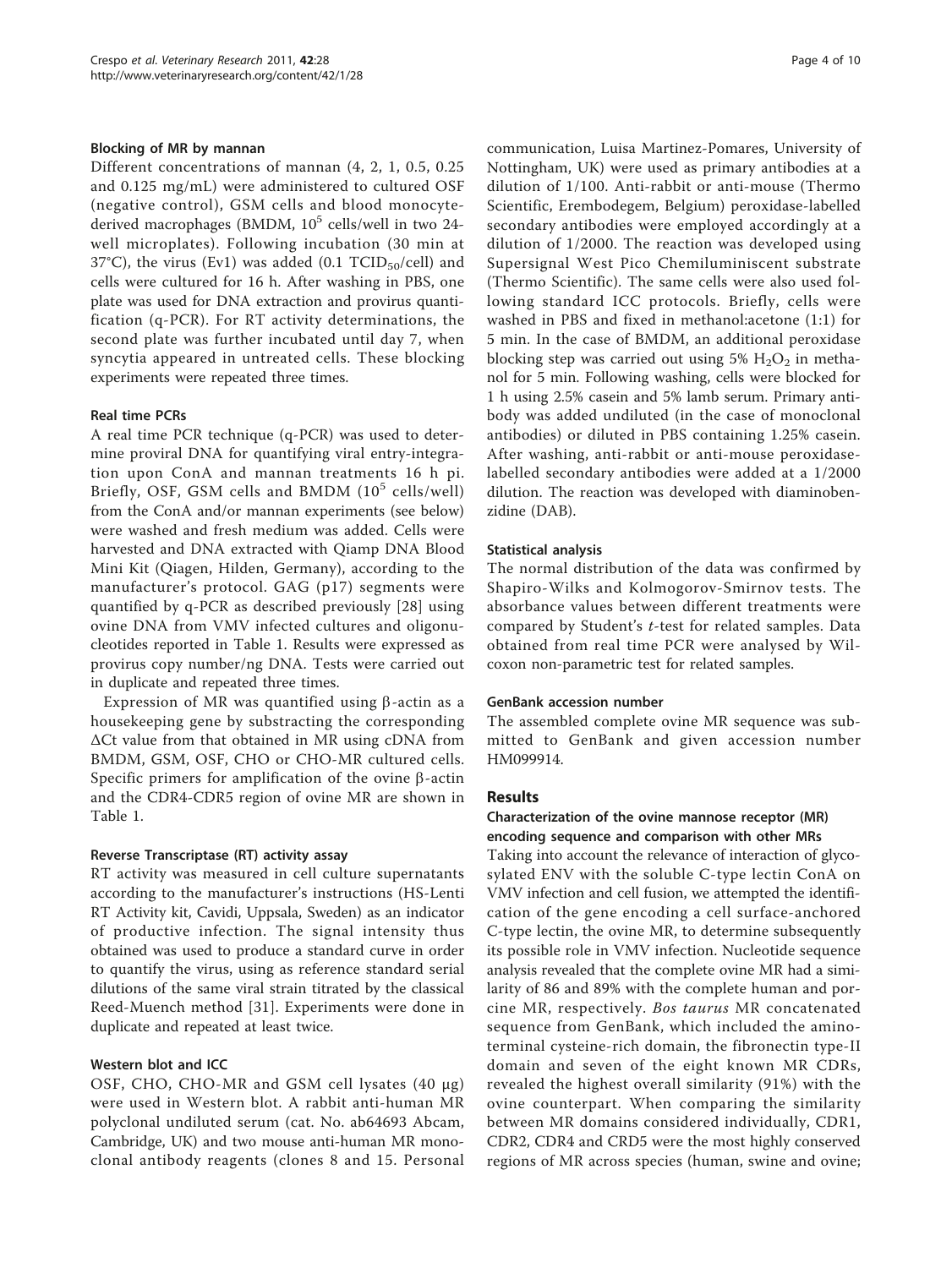Table 2 Similarity values (%) between ovine MR predicted amino-acid sequence with that from human, swine and bovine species

| Domain of ovine MR      | <b>Species</b> |       |               |  |  |
|-------------------------|----------------|-------|---------------|--|--|
|                         | Human          | Swine | <b>Bovine</b> |  |  |
| Cystein rich domain     | 93.33          | 95.55 | 96.66         |  |  |
| FN-II                   | 91.67          | 90.00 | 96.66         |  |  |
| CRD1                    | 91.60          | 93.13 | 99.23         |  |  |
| CRD <sub>2</sub>        | 90.48          | 93.88 | 98.63         |  |  |
| CRD <sub>3</sub>        | 79.86          | 91.37 | 98.02         |  |  |
| CRD4                    | 94.74          | 96.05 | 99.28         |  |  |
| CRD <sub>5</sub>        | 90.28          | 90.97 | NА            |  |  |
| CRD <sub>6</sub>        | 82.23          | 89.17 | 97.45         |  |  |
| CRD <sub>7</sub>        | 78.95          | 83.46 | 93.98         |  |  |
| CRD <sub>8</sub>        | 88.81          | 91.61 | 97.90         |  |  |
| $TM + cytoplasmic tail$ | 76.77          | 80.81 | 96.96         |  |  |

FN-II: fibronectin type-II domain; CRD: carbohydrate recognition-like domain; TM: transmembrane region. NA: sequence not available.

Table 2). The deduced amino acid sequence of the ovine MR presented the same structure as that of MR from humans, swine or cattle: an extracellular region containing an amino-terminal cysteine-rich domain, a fibronectin type-II domain, eight CRDs, a transmembrane region and a short cytoplasmic tail. Both the ovine CDR4 and CDR5 domains conserved a characteristic WND motif, which has been reported to be a feature of the C-type lectins [[18](#page-9-0)]. The ovine sequence also conserved the FEN-TLY and the di-aromatic Y-F motifs in the cytoplasmic domain, FENTLY being relevant to the endocytic receptor internalisation and di-aromatic Y-F motif being involved in the endosomal sorting signal [[32\]](#page-9-0). The predicted amino acid sequence of ovine MR had an identity of 87% and 90% with MR of humans and swine, respectively.

#### Presence of ovine MR transcripts

The presence of ovine MR transcripts was investigated using MR CDR4-CDR5-specific RT-PCR in a panel of cell types, including ovine GSM cells, BMDM and OSF as well as CHO and CHO-MR cells, using  $\beta$ -actin as endogenous expression control to confirm RNA quality. PCR amplification and sequencing revealed that MR transcripts were only found in GSM cells and BMDM

Table 3 Relative MR transcripts expression in different cell types

|             | Ct MR | sd      | $Ct$ $\beta$ -actin | sd           | $\Delta$ Ct | $100 \times 2^{-\Delta Ct}$ |
|-------------|-------|---------|---------------------|--------------|-------------|-----------------------------|
| <b>BMDM</b> | 31.78 | $+0.08$ | 28.58               | $+1.72$ 3.21 |             | 10.841646                   |
| <b>GSM</b>  | 36.16 | $+0.06$ | 28.59               | $+0.04$      | 757         | 0.526263                    |
| OSE         | 45.00 | ND.     | 18.46               | $+0.13$      | ND.         | ND.                         |
| <b>CHO</b>  | 45.00 | ND.     | 1778                | $+ 171$      | ND.         | ND.                         |
| CHO-MR      | 3132  | $+0.02$ | 16.79               | $+0.64$      | 1453        | 0.004227                    |

(Table 3). Since the ovine MR encoding sequence structure is compatible with a cell surface anchored protein, as it occurs in other mammalian species, detection of the ovine MR protein was attempted by WB and ICC using three reagents (two monoclonal antibodies and a polyclonal serum) to human MR. CHO cells transfected with mouse MR were used as positive control. ICC results always yielded unspecific perinuclear staining of cells from ovine origin whereas in WB, monoclonal antibodies to human MR failed to detect mouse MR (likely due to the lack of cross-reactivity), whereas the polyclonal serum against human MR detected only murine MR on the CHO-MR cell surface which expression has been previously shown [[24](#page-9-0)]. Unfortunately, none of the three reagents cross-reacted with the ovine MR expressed on GSM cells or BMDM. Thus, ovine MR-specific antibody inhibition experiments analogous to those carried out with mannan could not be done, because antibodies were unavailable.

## Effect of the soluble lectin Concanavalin A on VMV infection and syncytium formation

ConA is a cell-free lectin with a high capability of binding mannosylated residues able to inhibit HIV infection. Since non-glycosylated VMV ENV does not allow cell fusion, we determined if ConA could inhibit VMV infection and syncytium formation, and if this inhibition diminished or disappeared upon addition of mannan. For this purpose, the virus (VMV Ev1) was preincubated with ConA and added to OSF and BMDM cultures. Proviral load, determined 16 h after inoculation by q-PCR, was decreased upon addition of VMV-ConA in OSF and BMDM ( $P < 0.05$ ; Figure [1A\)](#page-5-0). Mannan partially, but significantly, restored proviral load in cultures of OSF and BMDM inoculated with ConA treated virus ( $P < 0.05$ ; Figure [1A](#page-5-0)). There was no RT activity in 16 h culture supernatants (not shown), but 7 days pi, a highly significant ( $P < 0.01$ ) reduction of RT activity in both OSF and BMDM (Figure [1B](#page-5-0)) infected with ConA treated virus was observed. Preincubation of virus with ConA and mannan completely restored RT activity in OSF culture supernatants (to values similar to those obtained in OSF with untreated virus), and partially restored this activity in BMDM culture supernatants. Preincubation of virus with mannan alone did not cause any effect on RT activity.

To exclude the possibility that ConA itself resulted in decreased VMV LTR transcriptional activity (rather than inhibiting viral entry), either ConA alone or ConA and VMV (at the same concentrations as those used in experiments corresponding to Figure [1\)](#page-5-0) was added to OSF cells transfected with the pGL4/U3- KV1772 plasmid, which contained a LTR site driving a luciferase gene reporter system. In this system, ConA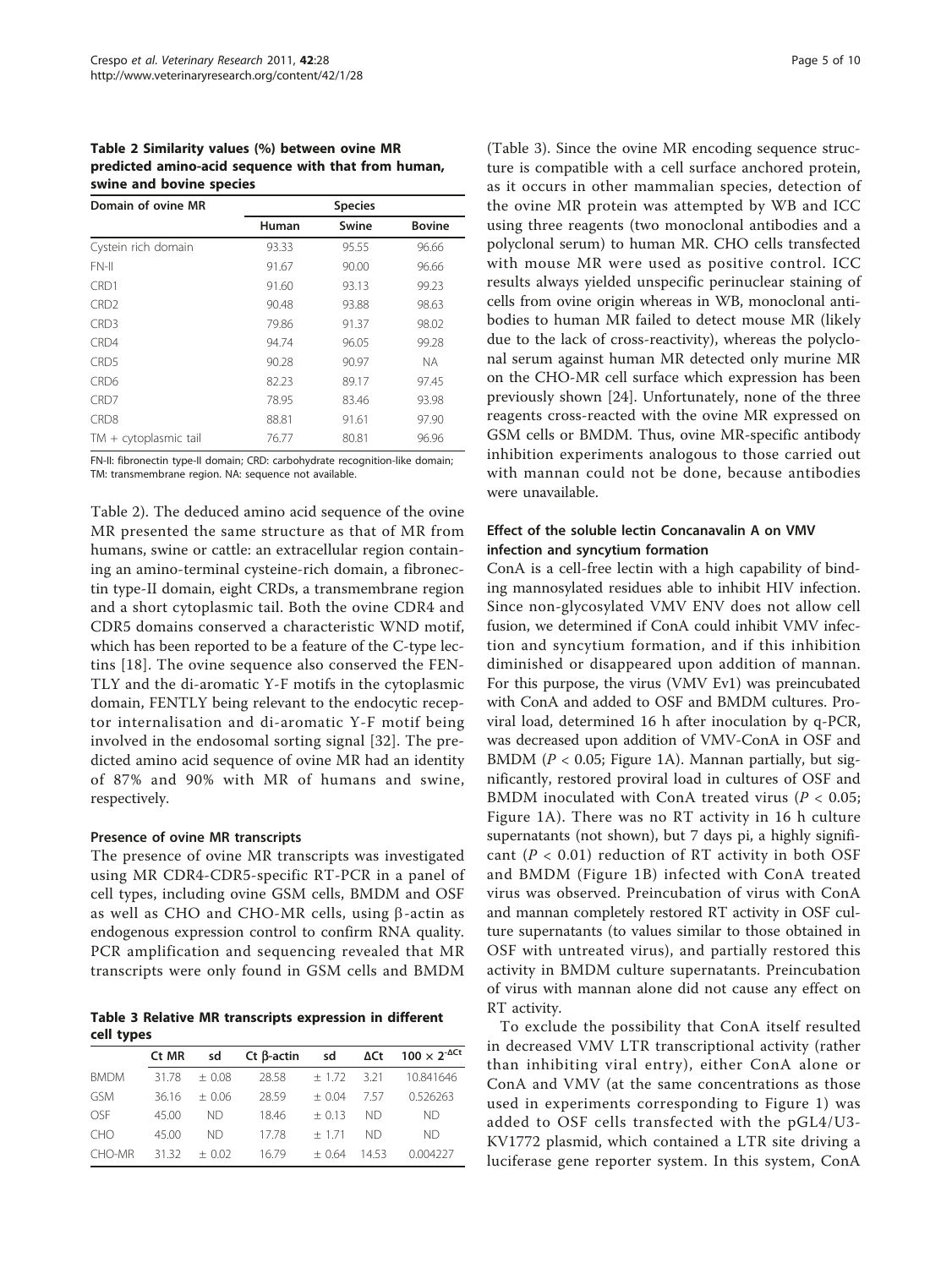<span id="page-5-0"></span>

either alone or combined with VMV did not cause any inhibitory effect on LTR transcriptional activity  $(P >$ 0.05; Figure 2). Altogether, these results showed that ConA inhibited VMV provirus integration into the cell genome as well as productive infection, and that this inhibitory effect was at least partially counteracted with mannan.



Next, we determined if ConA affected syncytium formation through its interaction with the VMV-ENV glycoprotein. For this, cells (OSF, easy to transfect) were transfected with an ENV-encoding pN3-plasmid [[30\]](#page-9-0). After 5 h, syncytia started to appear and cultures showed thereafter an extended syncytium formation to the end of the experimental period (72 h pi). Addition of ConA to pN3-env transfected cultures after the 5-h time point did not have any effect on the subsequent appearance of syncytia. However, treatment with ConA within 5 h after transfection inhibited syncytium formation 24, 48 or 72 h pi (Table [4\)](#page-6-0). Thus, ConA impaired syncytium formation, most likely by blocking mannosylated residues of ENV.

#### Mannan blocking of VMV infection

Under the hypothesis that GSM cells and BMDM (and not OSF) express MR on the cell membrane, we assessed the role of MR in VMV infection using GSM cells, BMDM, and OSF by a mannan-mediated blocking approach.

The effect of mannan on VMV infection was studied by determining proviral load in the three culture systems GSM cells, BMDM and OSF (Figure [3A](#page-6-0)) 16 h pi. The addition of mannan resulted in a decreased proviral copy number (about two fold) in GSM cells and BMDM  $(P < 0.05)$ , but it had no effect in OSF  $(P > 0.05)$ .

Results compatible with these observations were obtained when studying viral production (RT activity in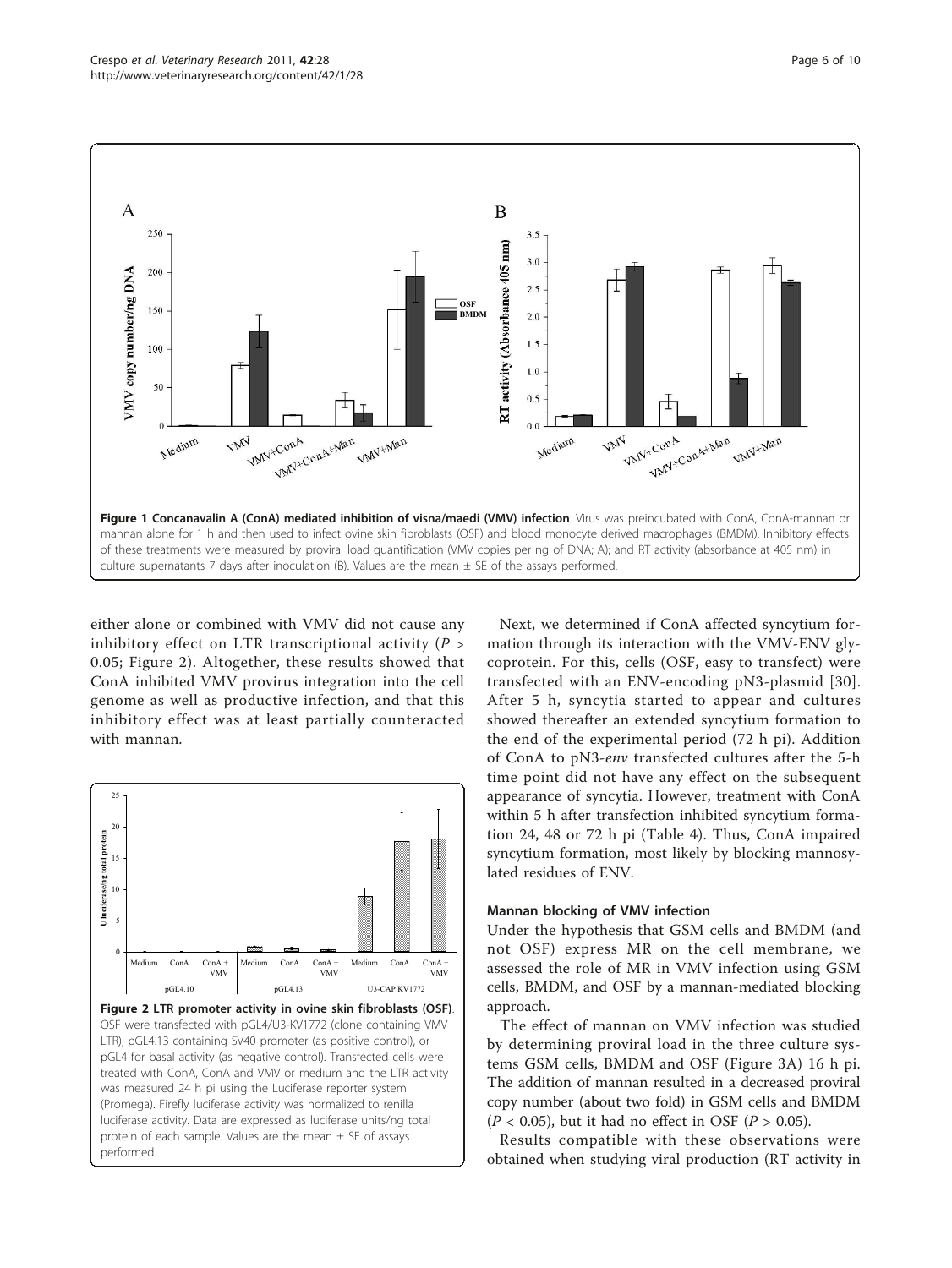|                         |                               | Syncytium formation evaluation |        |         |  |
|-------------------------|-------------------------------|--------------------------------|--------|---------|--|
|                         |                               | 24 h                           | 48 h   | 72 h    |  |
|                         | ConA addition time points (h) |                                |        |         |  |
|                         |                               | $\overline{\phantom{a}}$       | $\sim$ |         |  |
| pN3-ENV transfected OSF | 24                            | $^+$                           | $++$   | $+++++$ |  |
|                         | 48                            | $^{+}$                         | $++$   | $++++-$ |  |
|                         |                               | $\overline{\phantom{a}}$       | $\sim$ | $\sim$  |  |
| pN3 transfected OSF     | 24                            | $\overline{\phantom{a}}$       | $\,$   | $\sim$  |  |
|                         | 48                            | $\overline{\phantom{a}}$       | $\sim$ | $\sim$  |  |

## <span id="page-6-0"></span>Table 4 Evaluation of syncytium formation by optical microscopy in pN3-Env and pN3 transfected OSF cells following Concanavalin A addition at different time points

culture supernatants) 7 days pi. About 4 and 2.5 fold reduction in RT activity was observed in GSM cells ( $P <$ 0.0001) and BMDM ( $P < 0.05$ ), respectively (Figure 3B). The effect was dependent on mannan concentration, decreasing beyond 2 mg/mL. Finally, the addition of mannan to OSF cultures, even at high concentrations (1-4 mg/mL), did not alter the production of virus ( $P >$ 0.05), as these cells were lacking MR transcripts, which strongly suggests lack of MR protein.

Altogether, these results indicate that the ovine MR was expressed in at least two cell types (GSM cells and BMDM) susceptible to VMV infection, but not in OSF.

## VMV infection via heterologous MR

In the absence of an ovine MR cell expression system, CHO-MR (cells permanently expressing mouse MR

according to WB), and CHO cells (not expressing MR) were infected with the VMV strains Ev1 [[25](#page-9-0)], 496 [\[26](#page-9-0)] and the infectious clone Kv1772 [[27](#page-9-0)]. Uninfected CHO and CHO-MR cells were used as control. VMV proviral load was measured by q-PCR 16 h pi reaching  $80.7 \pm 9$ copies/ng of DNA in the case of CHO-MR cells infected with Ev1. After seven days of culture, RT activity in the supernatants of all the CHO-MR cultures yielded positive values (Figure [4\)](#page-7-0). Controls remained negative in both tests. Syncytium formation was confirmed with Giemsa staining in all cases. This culture supernatant was also used to inoculate OSF cultures. Remarkably, no RT activity was found 12, 21, 33 and 47 days pi, suggesting that although CHO cells were permissive and expressed heterologous (mouse) MR, they did not support VMV productive infection.

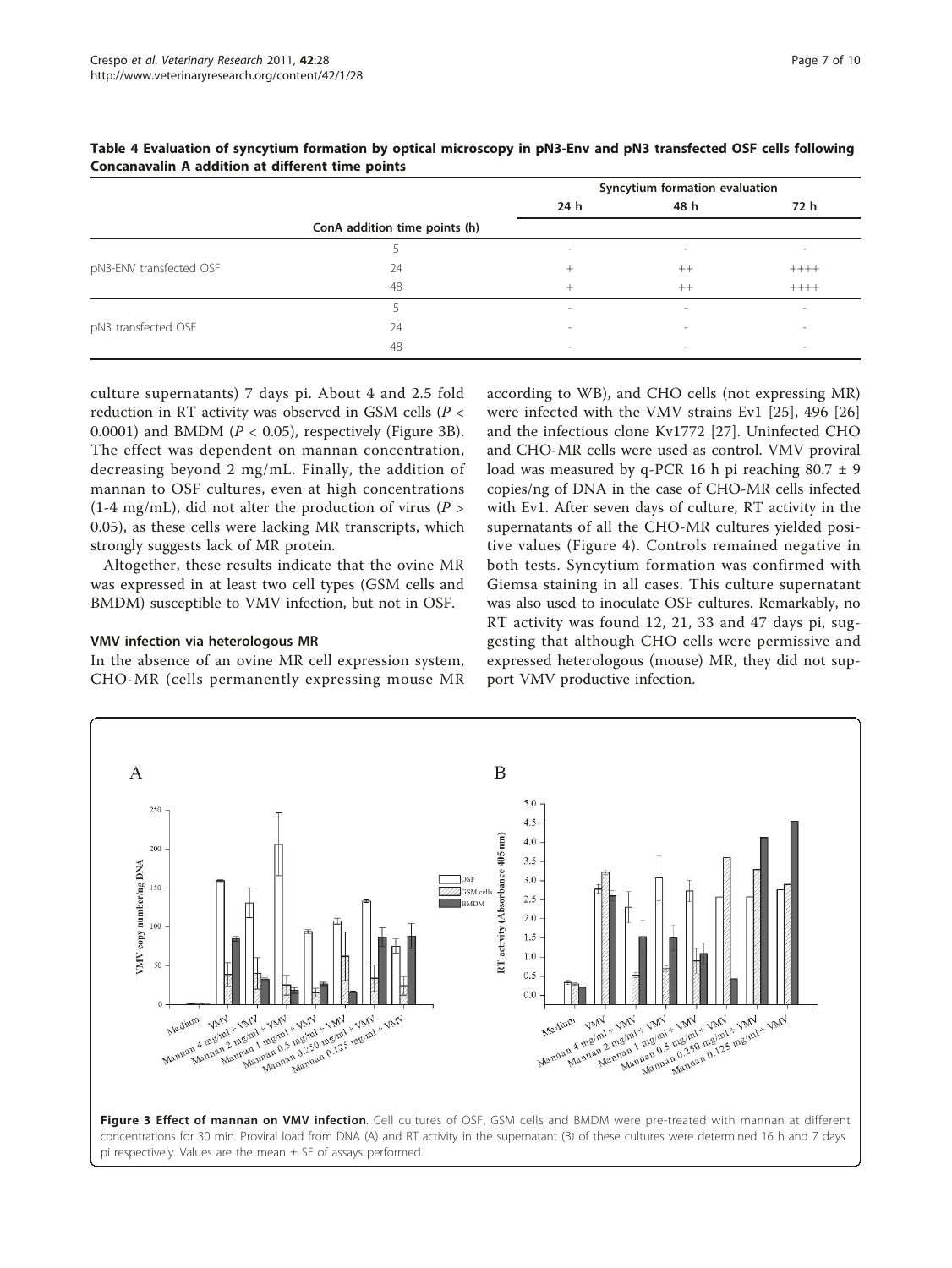

<span id="page-7-0"></span>

## **Discussion**

The role of innate immunity is gaining interest in the field of lentiviral infections [[33,34](#page-9-0)]. An important component of innate immunity is the MR (CD206), a group VI C-type lectin, present at the cell surface and endosomes [\[14\]](#page-9-0). This study identifies the ovine MR genetic characteristics, the corresponding nucleotide and deduced amino acid sequences and the putative protein structure, all of which were found very close to those found in other mammals [[35](#page-9-0),[36](#page-9-0)]. Expression of the ovine MR is being attempted at present through transfection of SRLV non-permissive cells.

In the host, differences in MR oligomerization [[37](#page-9-0)], heterogeneity of MR N-glycosylation [[38\]](#page-9-0), as well as variation in individual genetic makeup [[39](#page-9-0)] and health status [[40](#page-9-0)] may account for differences in MR expression. Like in other species, the ovine MR expression differed among cell types, mRNA specific transcripts being present in macrophages (BMDM) and synovial membrane (GSM) cells, but not in skin fibroblasts (OSF). In SRLV pathogenesis, GSM cells are known to be infected in vivo [\[41](#page-9-0)] and if these cells do differentially express MR on the cell surface in vivo as they do in vitro, MR could represent an entry pathway of ENV-mannosylated viruses through carpal joint infection.

The polyclonal reagent available to detect MR protein expression was produced against a 57-amino acid peptide of the human MR, but the limited size of this peptide (about 3.9% of the whole MR protein) and sequence differences (12 mismatches) between this human MR peptide and the homologous peptide of ovine origin may have led to the evident lack of crossreactivity of the polyclonal reagent with the ovine MR. In contrast, this polyclonal antibody reacted with mouse MR (with 16 mismatches in the peptide region compared to human MR). The kind and site of amino acid substitutions may account for the differences in crossreactivity of the polyconal reagent to the ovine vs. the mice peptide.

Evidence of VMV infection in CHO cells transfected with MR (from species like mice) supports the hypothesis that MR expression is sufficient in vitro for VMV infection in particular cell types. In a previous work [[5](#page-8-0)] CHO/ mouse somatic cell hybrid lines became permissive to SRLV if they included mouse chromosome 2 or 4. The finding that mouse chromosome 2 contains the MR gene, originally named Mcr in that species [[42](#page-9-0)], may explain this finding and suggests that the involvement of the membrane associated C-type lectin DC-SIGN (dendritic cell-specific ICAM-grabbing non-integrin) in this permissiveness (and not that of MR) could be excluded, since DC-SIGN is encoded by chromosome 8 (and not chromosomes 2 or 4). Similarly in our study, the involvement of DC-SIGN was unlikely, since dendritic cells were not used. However, redundant or alternative pathways of virus capture via lectins may coexist [[43](#page-9-0)].

The observation that CHO cells become infected, upon transfection with MR from species not susceptible to VMV (mice), may indicate a non species-specific viral interaction with the MR. However, the CHO-MR cells infection by VMV was not productive, indicating that subsequently to viral integration, factors involved in viral production appear to differ when comparing CHO-MR with GSM cells (expressing MR), the latter being capable of productive infection.

There must be routes of virus entry into skin fibroblasts (OSF) other than mannose binding lectins, as in these cells blockade of infection by mannan did not take place but a productive VMV infection was observed. Accordingly, OSF appeared to bind, via a yet unidentified receptor different from MR, ENV viral protein glycosylated residues, taking into account the need of ENV glycosylated residues for cell fusion [[38\]](#page-9-0), and the observation that viral replication was strongly inhibited in these cells by ConA and restored upon addition of mannan (likely by mannan binding to ConA). This ConA-mediated inhibition of virus entry and syncytium formation is in agreement with results in human cells using different carbohydrate-binding agents and HIV-1 strains [\[44\]](#page-9-0).

The macrophages (BMDM) used in this study represent another category of cells, which express MR transcripts but appear to produce at least two types of VMV receptors, MR and an additional unknown receptor. Mannan, when added to the virus preparation, abrogated ConA effects but only partially in these cells, according to RT activity and provirus quantification. Furthermore, when mannan was added to the cells, it inhibited infection (as it occurred in GSM cells), but only partially. MR has been proposed in different species as a main virus binding site in particular cells [[45](#page-9-0)] (this might apply to GSM cells used in this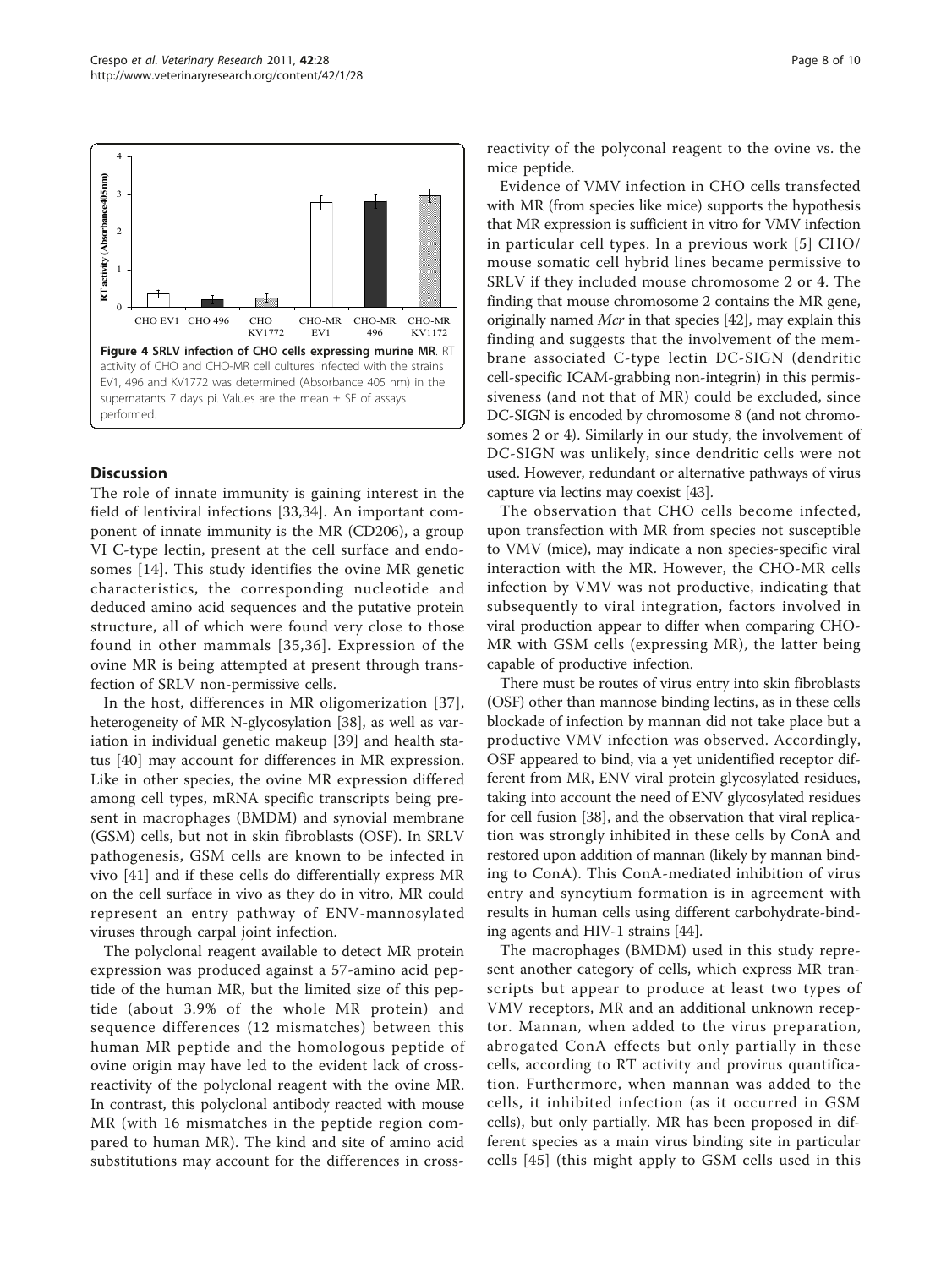<span id="page-8-0"></span>study) and/or an auxiliary molecule in other cells (this would apply to BMDM employed in this work). In non-phagocytic cells, MR is not acting as a professional phagocytic receptor, since it does not lead to clearance of virus [[46\]](#page-9-0). Accordingly, in our study the VMV entry into GSM cells via MR subsequently led to a productive infection. However in human cells such as macrophages, results on significance of MRmediated HIV-1 endocytosis are inconclusive [[45\]](#page-9-0). This may be due in part to the fact that lentiviruses such as HIV-1 bind cells at least via two independent pathways that may coexist in macrophages, the currently accepted infectious route by plasma membrane protein receptors and the route mediated by the endocytic MR, through which HIV-1 epitopes may be subjected to exogenous MHC class I presentation (cross-presentation) [[23\]](#page-9-0). If this applies to the VMV model, the second route would not be present in skin fibroblasts (OSF), as they lacked MR transcripts and were not susceptible to mannan-mediated blocking, but would exist in GSM cells and BMDM.

However, caution should be taken when studying MR expression in BMDM, as it may vary along the individual's life, having implications in pathogenesis. Based on the macrophage phenotype classification in subclinical vs. clinical stages [[38\]](#page-9-0) and according to this and our previous studies [[28\]](#page-9-0), macrophages of SRLV asymptomatic sheep (such as the BMDM tested in this study) would exhibit increased B7 transcript production, whereas those of clinically affected sheep would be expected to have an increased MR expression and viral infection. The known downregulation of B7 molecule expression [[28\]](#page-9-0) and a Th2-biased antibody response to the viral infection [[47](#page-9-0)] occurring in VMV clinical disease, including arthritis [[26\]](#page-9-0), would be compatible with an upregulation of MR expression in particular target organs such as carpal joints. Antibodies against MR are currently being developed for immunohistochemical studies at different stages of VMV infection.

Besides the cellular receptor, the genetic makeup of the virus may determine the virus-cell interactions, since the number and distribution of ENV amino acids susceptible to mannosylation, may affect viral entry through membrane lectins and consequently the viral production and appearance of disease. Further studies on ENV composition and viral entry are warranted.

In conclusion, we report in vitro studies demonstrating that concerning viral entry there are at least three main patterns in target cells capable of generating a productive infection: i) particular cell types such as synovial membrane (GSM) cells may use MR as a VMV main infection route; ii) other cells such as fibroblasts (OSF) use a route other than MR to bind the glycosylated ENV allowing the virus entry to the cell; and iii) there are cells like macrophages (BMDM), a classical SRLV target, that use MR and an additional receptor for VMV entry. The three cell types may be used as in vitro models to explore the mechanisms and relative relevance of the different entry routes in VMV infections and provide the basis for studies in vivo, on tropism, viral receptors and MR expression aimed to understand viral pathogenesis and host progression from asymptomatic to clinical stages.

#### Acknowledgements

This work was supported by project CICYT Nos. AGL2007-66874-C04-01/GAN and AGL2010-22341-C04-01. We acknowledge the Public University of Navarra and CSIC for fellowships and contract (HC and RR). We greatly acknowledge Dr Barbara Blacklaws for supplying the strain EV1 and Dr Gary Entrican for kindly providing the ovine GM-CSF reagent.

#### Author details

<sup>1</sup>Institute of Agrobiotechnology, CSIC-UPNA-Government of Navarra, Ctra Mutilva, 31192 Mutilva, Spain. <sup>2</sup>Department of Animal Pathology, University of Zaragoza, Miguel Servet 177, 50013 Zaragoza, Spain. <sup>3</sup>School of Molecular Medical Sciences, University of Nottingham, Queen's Medical Centre, Floor A, West Block, Room 1323, Nottingham NG7 2UH, UK. <sup>4</sup>Laboratory of Virology, Genetics and Molecular Biology. FESC, UNAM. C-4, 54700 Cuautitlán Izcalli, State of Mexico, Mexico.

#### Authors' contributions

HC and RR participated in the conception and design of this study and the drafting of the manuscript. HC also carried out the molecular genetics and virological studies. IG, HR, XA and PJ participated on PCR, virus preparation and titration. LL provided bronchoalveolar lavage samples and participated in the designing and writing of the manuscript. LMP provided MR antibodies and helped in writing of the manuscript. BA and DA participated in the experimental design, search for funding resources, work supervision and the focus and discussion of the manuscript. All authors read and approved the final manuscript.

#### Competing interests

The authors declare that they have no competing interests.

Received: 25 November 2010 Accepted: 27 January 2011 Published: 7 February 2011

#### References

- Carey N, Dalziel RG: [The biology of maedi-visna virus](http://www.ncbi.nlm.nih.gov/pubmed/8298957?dopt=Abstract)-an overview. Br Vet J 1993, 149:437-454.
- 2. Clements JE, Zink MC: [Molecular biology and pathogenesis of animal](http://www.ncbi.nlm.nih.gov/pubmed/8665473?dopt=Abstract) [lentivirus infections.](http://www.ncbi.nlm.nih.gov/pubmed/8665473?dopt=Abstract) Clin Microbiol Rev 1996, 9:100-117.
- 3. Andresdottir V, Tang X, Agnarsdottir G, Andresson OS, Georgsson G, Skraban R, Torsteinsdottir S, Rafnar B, Benediktsdottir E, Matthiasdottir S, Arnadottir S, Hognadottir S, Palsson PA, Petursson G: [Biological and](http://www.ncbi.nlm.nih.gov/pubmed/9654682?dopt=Abstract) [genetic differences between lung- and brain-derived isolates of maedi](http://www.ncbi.nlm.nih.gov/pubmed/9654682?dopt=Abstract)[visna virus.](http://www.ncbi.nlm.nih.gov/pubmed/9654682?dopt=Abstract) Virus Genes 1998, 16:281-293.
- 4. Pepin M, Vitu C, Russo P, Mornex JF, Peterhans E: [Maedi-visna virus](http://www.ncbi.nlm.nih.gov/pubmed/9689746?dopt=Abstract) [infection in sheep: a review.](http://www.ncbi.nlm.nih.gov/pubmed/9689746?dopt=Abstract) Vet Res 1998, 29:341-367.
- 5. Lyall JW, Solanky N, Tiley LS: [Restricted species tropism of maedi-visna](http://www.ncbi.nlm.nih.gov/pubmed/11086123?dopt=Abstract) [virus strain EV-1 is not due to limited receptor distribution.](http://www.ncbi.nlm.nih.gov/pubmed/11086123?dopt=Abstract) J Gen Virol 2000, 81:2919-2927.
- 6. Sanchez AB, Rodriguez D, Garzon A, Amorena B, Esteban M, Rodriguez JR: [Visna/maedi virus Env protein expressed by a vaccinia virus](http://www.ncbi.nlm.nih.gov/pubmed/12491104?dopt=Abstract) [recombinant induces cell-to-cell fusion in cells of different origins in the](http://www.ncbi.nlm.nih.gov/pubmed/12491104?dopt=Abstract) [apparent absence of Env cleavage: role of glycosylation and of](http://www.ncbi.nlm.nih.gov/pubmed/12491104?dopt=Abstract) [proteoglycans.](http://www.ncbi.nlm.nih.gov/pubmed/12491104?dopt=Abstract) Arch Virol 2002, 147:2377-2392.
- 7. Bruett L, Barber SA, Clements JE: [Characterization of a membrane](http://www.ncbi.nlm.nih.gov/pubmed/10814578?dopt=Abstract)[associated protein implicated in visna virus binding and infection.](http://www.ncbi.nlm.nih.gov/pubmed/10814578?dopt=Abstract) Virology 2000, 271:132-141.